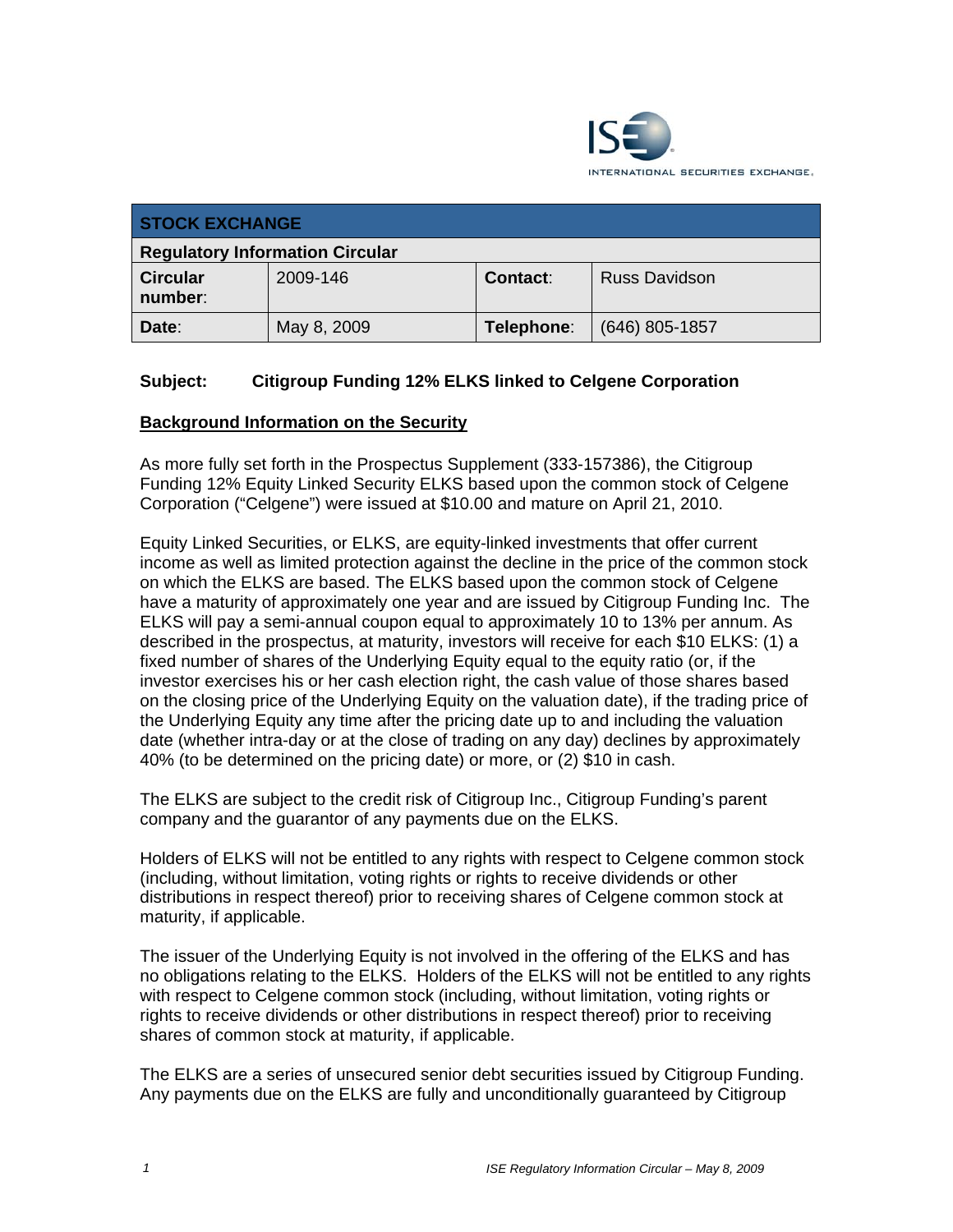Inc., Citigroup Funding's parent company. The ELKS will rank equally with all other unsecured and unsubordinated debt of Citigroup Funding and any payments due under the ELKS will rank equally with all other unsecured and unsubordinated debt of Citigroup Inc. The return of the principal amount of an investor's investment in the ELKS at maturity is not quaranteed.

Citigroup Investment Research or other affiliates of Citigroup Funding may publish research reports or otherwise express opinions or provide recommendations from time to time regarding Celgene common stock or other matters that may influence the price of Celgene common stock and, therefore, the value of the ELKS. Any research, opinion or recommendation expressed by Citigroup Investment Research or other Citigroup Funding affiliates may not be consistent with purchasing, holding or selling the ELKS.

Other factors, many of which are beyond the issuer's control, will also influence the value of the ELKS. One can expect that generally the market price of the underlying common stock shares on any day will affect the value of the ELKS more than any other single factor. Other factors that may influence the value of the ELKS include: supply and demand for the ELKS, volatility of the underlying stock, interest rates, economic, financial, political and regulatory or judicial events. In addition, the time remaining to maturity and the credit worthiness of Citigroup Funding Inc. may influence the pricing of the ELKS.

For additional information regarding the Securities, please consult the pricing supplement.

## **Exchange Rules Applicable to Trading in the Security**

The Shares are considered equity securities, thus rendering trading in the Shares subject to the Exchange's existing rules governing the trading of equity securities.

# **Trading Hours**

Trading in the Shares on ISE is on a UTP basis and is subject to ISE equity trading rules. The Shares will trade from 8:00 a.m. until 8:00 p.m. Eastern Time. Equity EAMs trading the Shares during the Extended Market Sessions are exposed to the risk of the lack of the calculation or dissemination of underlying index value or intraday indicative value ("IIV"). For certain derivative securities products, an updated underlying index value or IIV may not be calculated or publicly disseminated in the Extended Market hours. Since the underlying index value and IIV are not calculated or widely disseminated during Extended Market hours, an investor who is unable to calculate implied values for certain derivative securities products during Extended Market hours may be at a disadvantage to market professionals.

# **Trading Halts**

ISE will halt trading in the Shares in accordance with ISE Rule 2101(a)(2)(iii). The grounds for a halt under this Rule include a halt by the primary market because it stops trading the Shares and/or a halt because dissemination of the IIV or applicable currency spot price has ceased, or a halt for other regulatory reasons. In addition, ISE will stop trading the Shares if the primary market de-lists the Shares.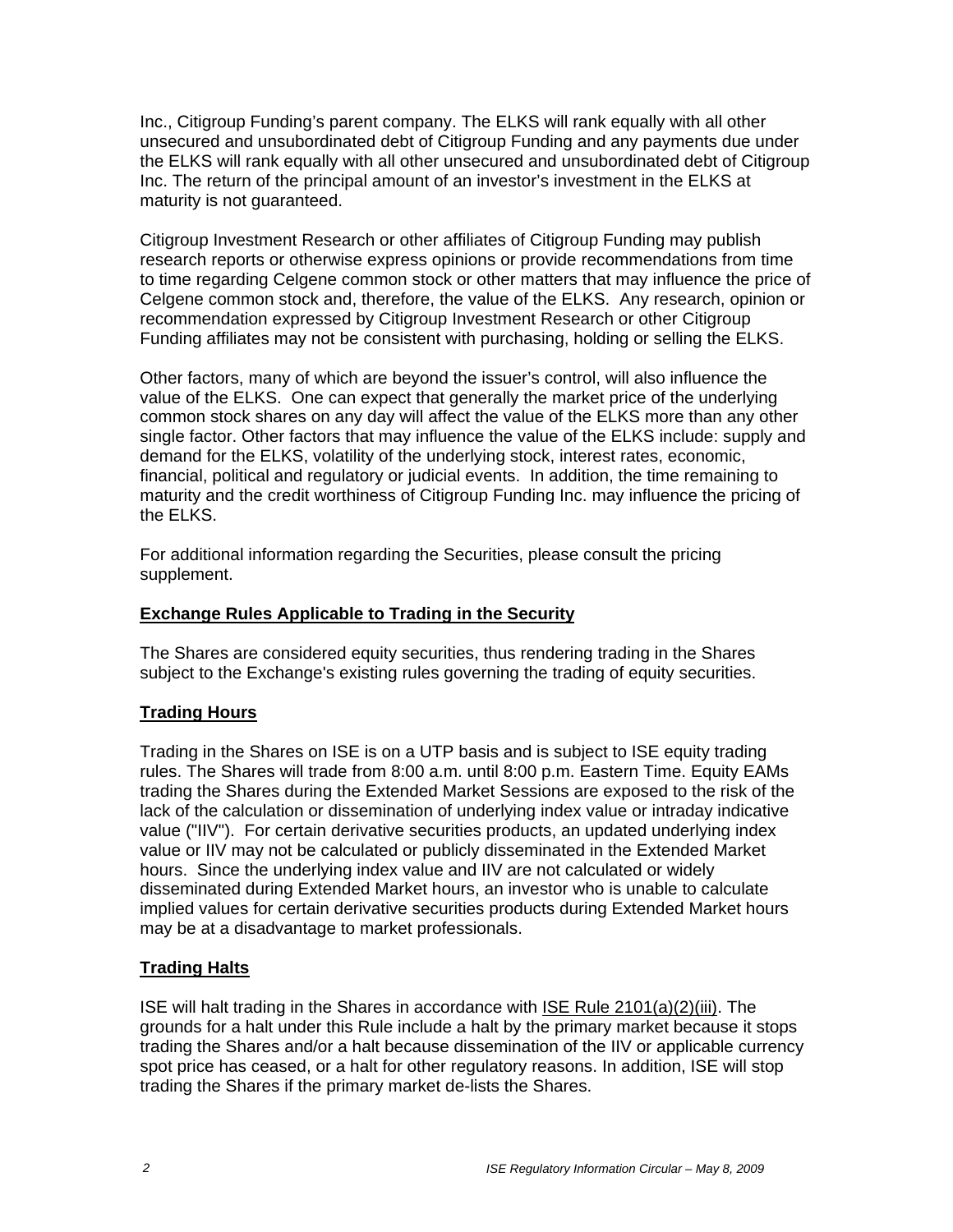#### **Delivery of a Prospectus**

Pursuant to federal securities laws, investors purchasing Shares must receive a prospectus prior to or concurrently with the confirmation of a transaction. Investors purchasing Shares directly from the Fund (by delivery of the Deposit Amount) must also receive a prospectus.

Prospectuses may be obtained through the Distributor or on the Fund's website. The Prospectus does not contain all of the information set forth in the registration statement (including the exhibits to the registration statement), parts of which have been omitted in accordance with the rules and regulations of the SEC. For further information about the Fund, please refer to the Trust's registration statement.

**This Regulatory Information Circular is not a statutory Prospectus. Equity EAMs should consult the Trust's Registration Statement, SAI, Prospectus and the Fund's website for relevant information.**